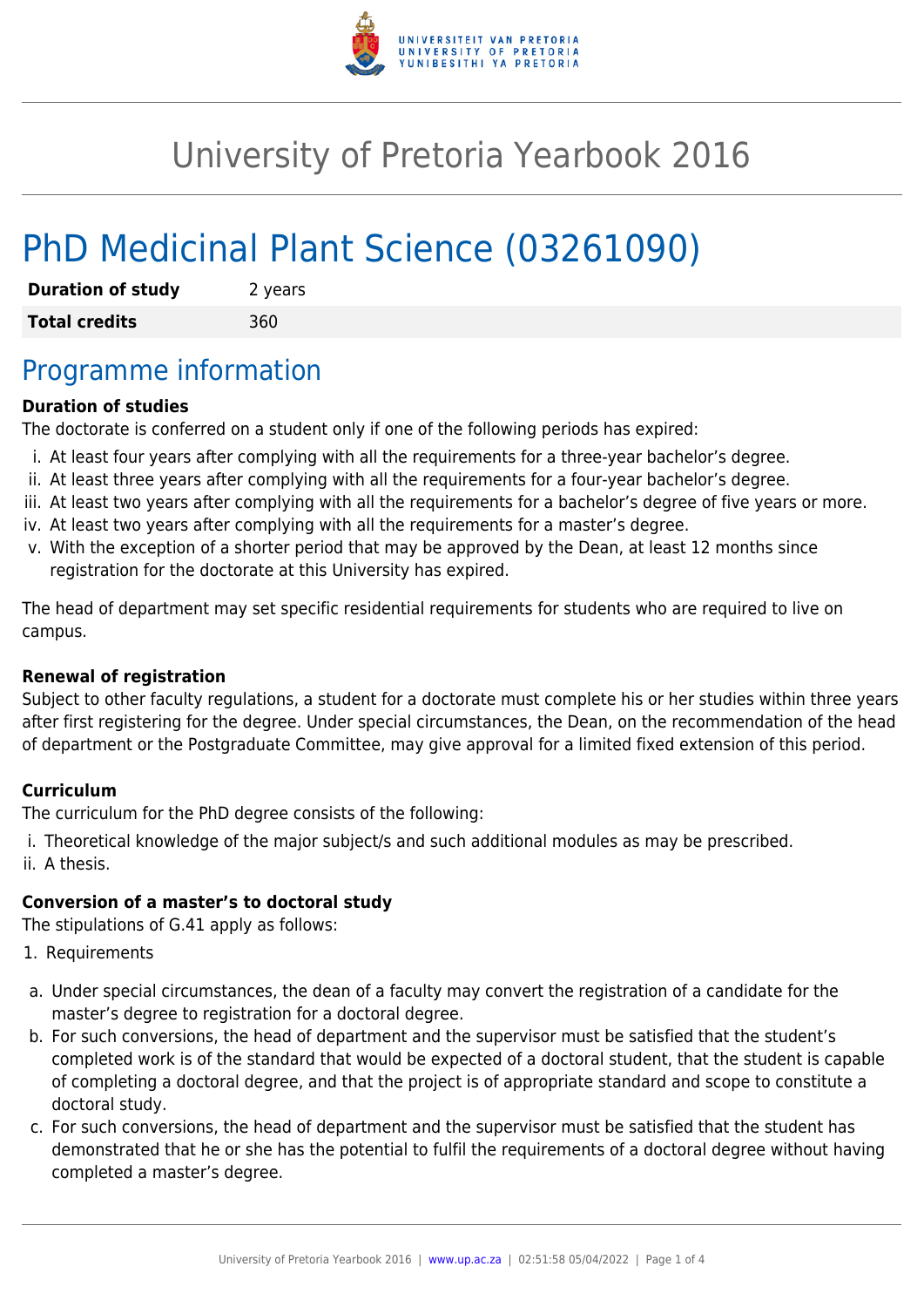

#### 2. Process

- a. Application for conversion may be submitted at any time during the course of study for the master's degree.
- b. The application for the conversion must include the following documentation:
- i. A detailed progress report by the candidate of the work completed for the master's project. The report must provide proof that the results obtained thus far are of such a standard and scientific significance that they justify conversion to a doctoral project. The report should include details of presentations made at conferences and of material that has been submitted for publication and/or published.
- ii. A detailed proposal for the intended doctoral project, written by the candidate, including the objectives of the project.
- iii. A recommendation by the supervisor with specific comments on the ability of the applicant as a potential doctoral candidate as well as the feasibility of the conversion, especially with regard to the information provided by the candidate in his/her reports (items (i) and (ii)).
- iv. A recommendation by the head of department, if he or she is not the supervisor, in which the ability of the candidate as a potential doctoral candidate is confirmed.
- v. If the dean considers it advisable for the faculty, the candidate may be required to present a seminar to the department in support of the application. In this case, the head of department should include a report on this in his or her recommendation.
- c. The application of the candidate, together with the reports and recommendations, is submitted for consideration to the dean, (who may delegate to the Chairperson of the Faculty Postgraduate Committee) for approval. The decision should be submitted to the Faculty Board for approval.

#### **General**

Candidates are required to familiarise themselves with the General Regulations regarding the maximum duration of study and the requirements to submit an article/s for publication.

## Admission requirements

MSc [Option: Medicinal Plant Science] or an MSc in Plant Science or a recommendation from the head of department. A minimum of 60% is required in the compulsory modules BOT 761, BOT 748 and BOT 749 which are offered at honours level in the Department of Plant Science.

### Examinations and pass requirements

- i. Consult the General Regulations that apply to the calculation of marks.
- ii. In order to obtain the PhD degree the candidate must:
- pass the examinations and the prescribed modules, as determined in the study programme;
- pass the thesis: and
- pass the final examination on the thesis and general subject knowledge.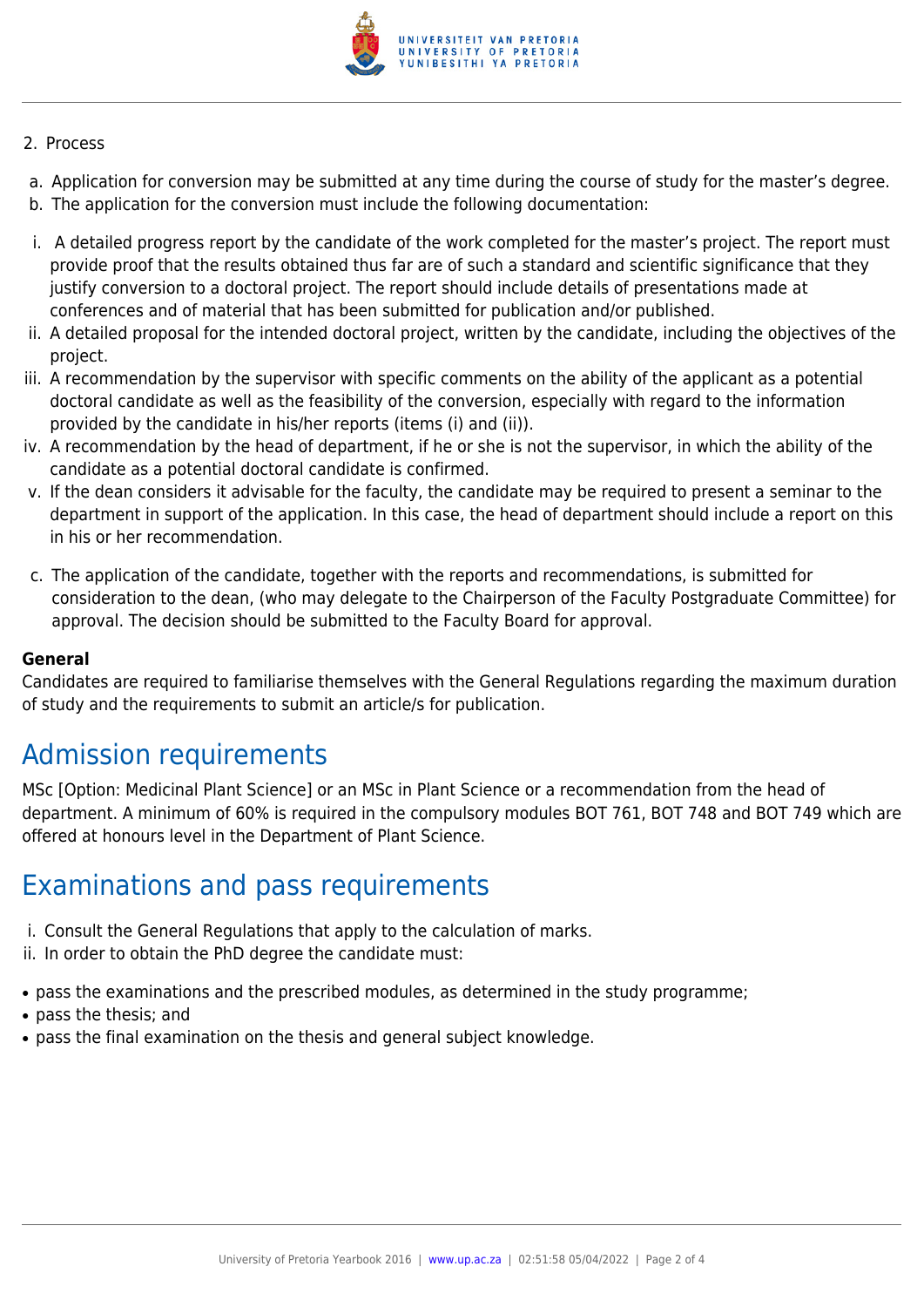

## Curriculum: Year 1

**Minimum credits: 360**

### **Core modules**

[Thesis: Medicinal plant science 990](https://www.up.ac.za/yearbooks/2016/modules/view/MPS 990) (MPS 990) - Credits: 360.00